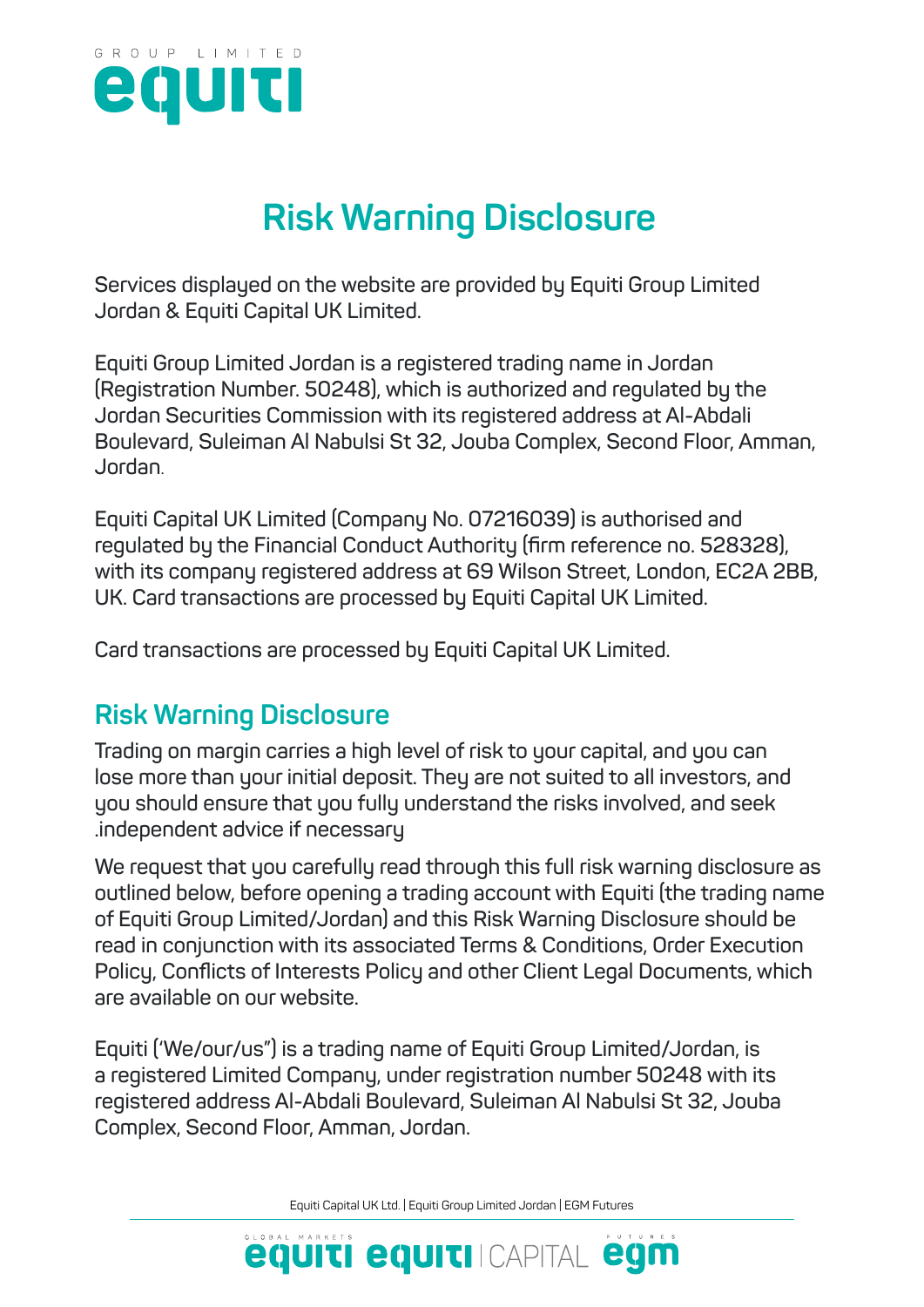

**It is very important that you should not engage in trading in any of our products unless you know, understand and are able to manage the features and risks associated with such trading. You should also be satisfied that trading in any of our products is suitable for you, in light of your circumstances and financial resources. In considering whether to engage in trading our products, you should be aware of the following risks:**

# **GENERAL RISK FACTORS**

# **No Advice**

**Equiti offers an execution only service. We do not provide investment advice relating to investments or trading positions. However, we may provide our clients with factual market information about the transaction procedures and potential risk exposure and how risks may be minimised.**

# **Appropriateness**

**You will be asked for information concerning your financial assets and earnings, trading experience and knowledge. You should consider whether you have adequate financial resources to meet your financial activity with us and your risk appetite in the products and services you use. In some instances, we may deem it inappropriate to open an account for you. Any decision to open an account and proceed with the use of our products and services is yours. It is your responsibility to understand the risk involved with the products and services we offer.** 

# **Costs and Charges**

**Our costs and charges are set out on our website** www.equiti.com **within. Before you begin to trade, you should obtain details of all our market information held on our website which contains all of our market information, commissions, and other charges for which you will be liable.**

# **Must Monitor Positions**

**It is your responsibility to closely monitor your positions during the period you have applied any orders or positio-vns to your account and you should always ensure you have accessibility to access your accounts during the period you have open contracts running.**

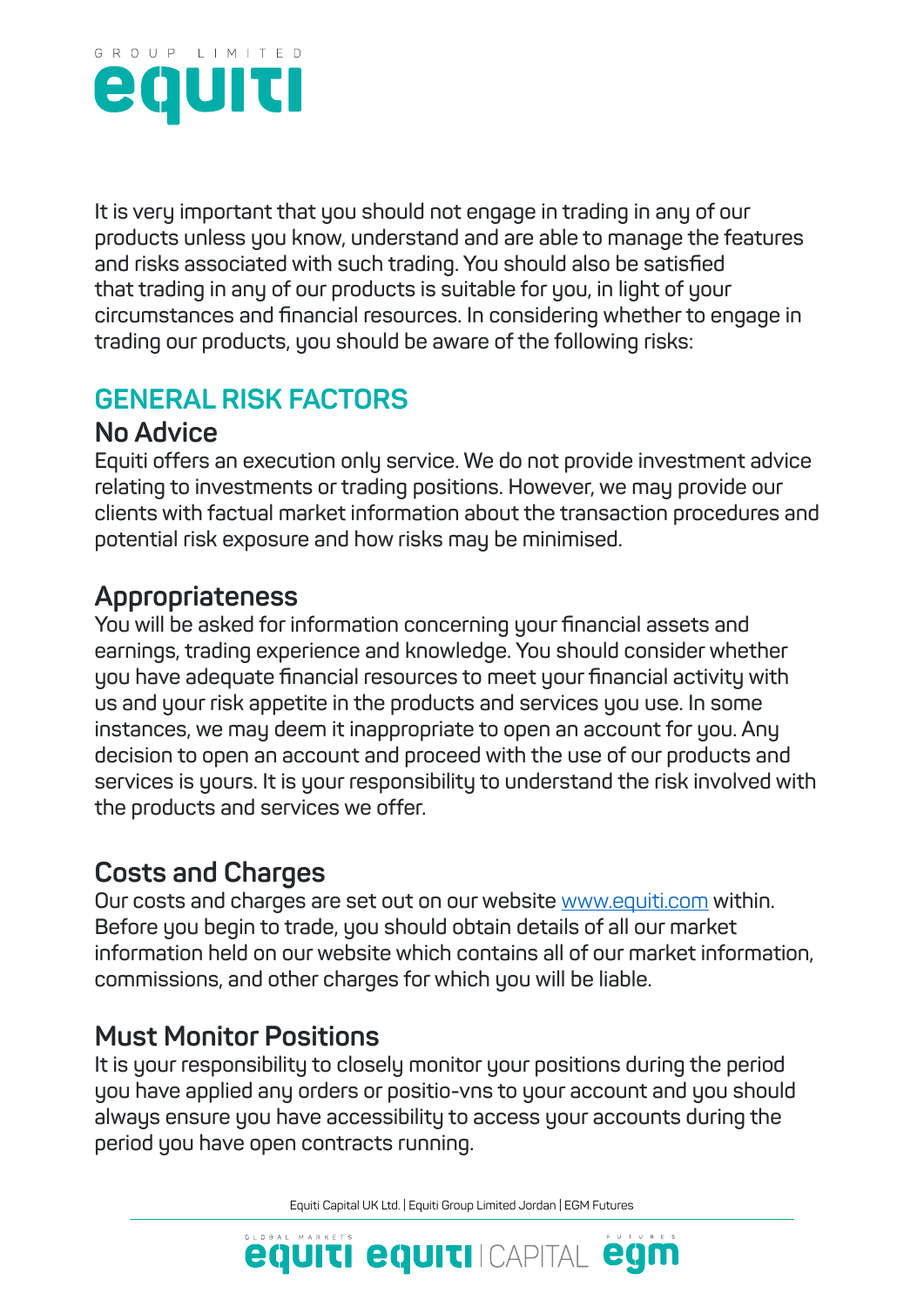

# **Electronic Communications**

**We provide you with the opportunity to contact us through electronic means, such as email, live chat as available and/or applicable. This is usually a reliable means of communication, however there may be instances where you may experience technical issues that arise and therefore should not be entirely relied upon as a means of communication. If you choose to trade with us through electronic means, you should be aware that that electronic communications can fail, can be delayed, may not be secure and/or may not reach the intended destination. Please also refer to Electronic Trading below.**

# **Our Products and Services**

**We offer execution-only services in relation to contracts across a wide range of underlying markets. Although the prices at which you open contracts are derived from the underlying market, the characteristics of our contracts can vary substantially from the actual underlying market or instrument. Full details of all of the contracts we offer are set out in the Contract Specifications on our website, including: contract size, margin rates, last dealing time, settlement procedures, rollover procedures, commissions and currency.**

# **INVESTMENT SPECIFIC RISKS**

#### **Investing in FX**

**Certain strategies, such as 'spread' position or a 'straddle', may be as risky as a simple 'long' or 'short' position. Although derivative instruments can be utilised for the management of investment risk, some of these products are unsuitable for many investors. Different instruments involve different levels of exposure to risk and in deciding whether to trade in such instruments you should be aware of the following points:**

**Although derivative instruments can be used for the management of investment risk, some of these products are unsuitable for many investors. Different instruments involve different levels of exposure to risk and in deciding whether to trade in such instruments you should be aware of the following points:**

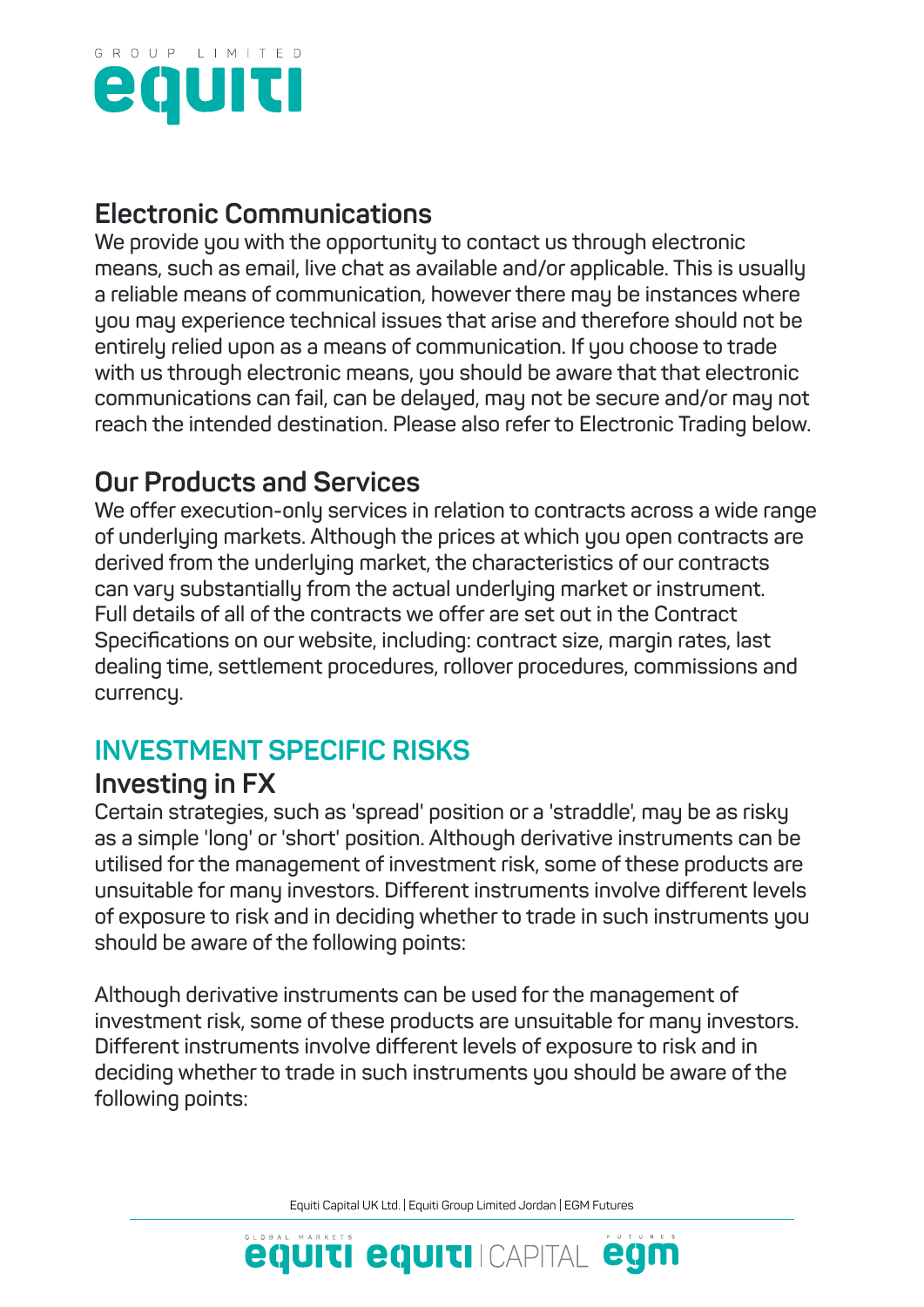

#### **Futures**

**Transactions in futures involve the obligation to make, or to take, delivery of the underlying assets of the contract at a future date, or in some cases to settle the position with cash. They carry a high degree of risk. The ‹gearing› or ‹leverage› often obtainable in futures trading means that a small deposit or down payment can lead to large losses as well as gains. It also means that a relatively small movement can lead to a proportionately much larger movement in the value of your investment, and this can work against you as well as for you.**

# **Off-Exchange Transactions in Derivatives**

**Our products are traded exclusively off-exchange, a type of trading which is also called dealing "over-the-counter" or "OTC". In dealing with us offexchange you deal directly with us and we are the counterparty to all of your transactions. Depending on the market, our prices will usually be based on an exchange price but can fluctuate away from the underlying prices due to a variety of reasons. When dealing on markets which are not centrally cleared markets, there is no exchange or central clearing house to guarantee the settlement of such transactions. All open trades can only be closed and settled with us.**

**While some off-exchange markets are highly liquid, transactions in offexchange or 'non-transferable' derivatives may involve greater risk than investing in on-exchange derivatives because there is no exchange market on which to close out an open position. It may be impossible to liquidate an existing position (which may be particularly the case where there are abnormal market conditions – see the Terms and Conditions for more information), to assess the value of the position arising from an off-exchange transaction or to assess the exposure to risk. Bid and offer prices need not be quoted, and, even where they are, they will be established by dealers in these instruments.**

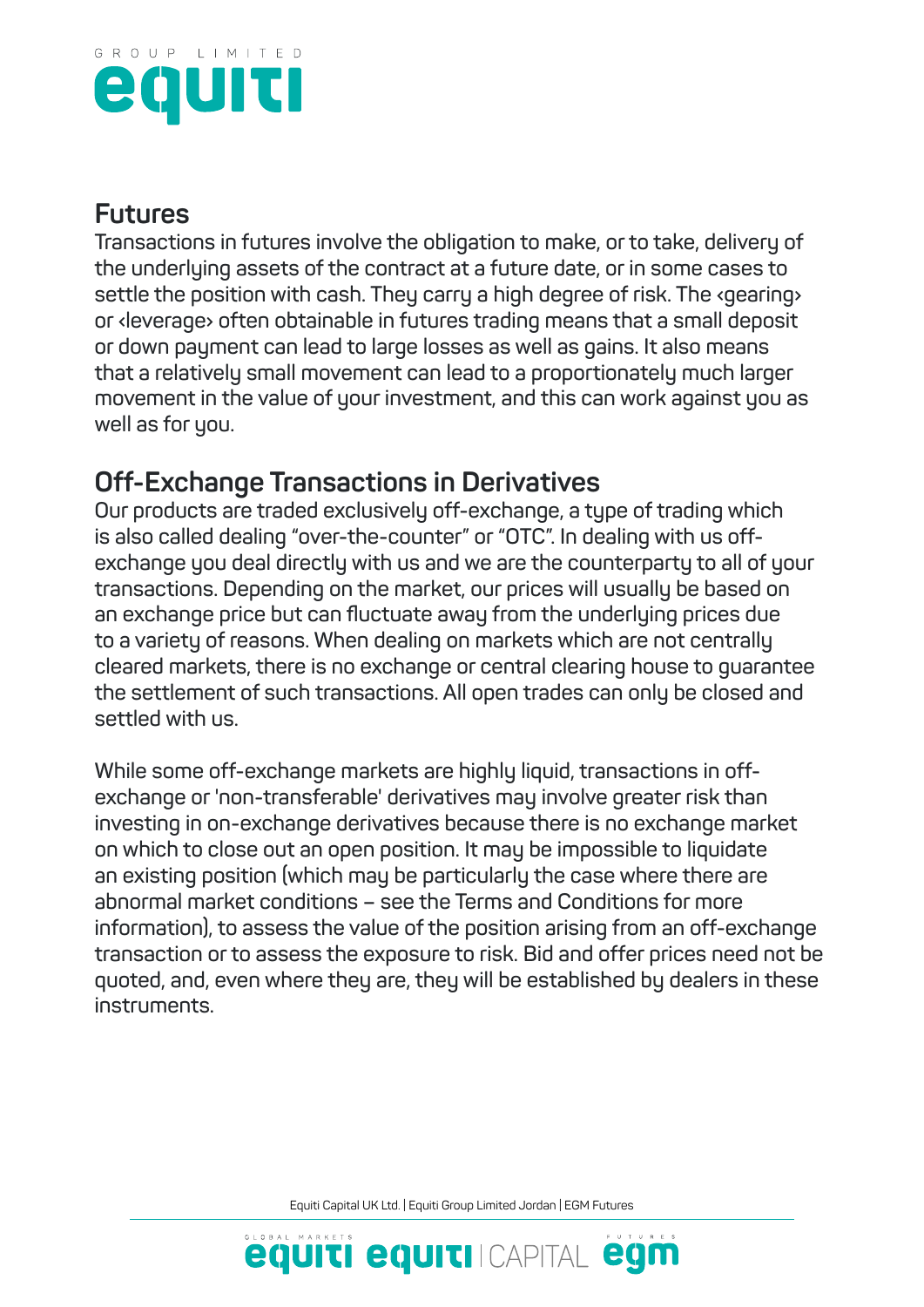

# **Contracts for Difference (CFDs)**

#### **Nature**

**Contracts for Difference (CFDs) are a type of transaction the purpose of which is to secure a profit or avoid a loss by reference to the price value fluctuations of an underlying instrument. Types of CFDs offered by us may include Foreign Exchange CFDs (FX), Futures CFDs, Index CFDs. We do not offer Equity Share dealing in CFDs. CFDs can only be settled in cash.**

#### **Risks**

**FX and CFDs with Equiti are all margin traded products. Investing in a CFD carries a high degree of risk because of these are margined products, which refers to the 'gearing' or 'leverage which means that you can place a large trade by only putting up a small amount of money as margin. This is often a relatively small price movement that can lead to a proportionally much larger movement in the value of your investment. They settle based on the difference between the opening price and the closing price of the trade. They can settle in a currency other than your base currency and therefore your profit or loss could be liable to foreign exchange fluctuations.** 

#### **CFDs – General**

**Our FX and CFDs are our own products and are not listed on any exchange. The prices and other conditions are set by us in accordance with our obligation to provide best execution as set out in our order execution policy, to act reasonably and in accordance with the applicable Client Agreement. Each CFD you open with us results in you entering into a contract with us. These contracts can be closed only with us, and are not transferable with any other person. All contracts do not provide any right to the underlying instruments or to voting rights. All contracts you enter into with Equiti are legally enforceable by both parties.**

**You should not trade any margined product unless you fully understand all the risks involved with doing so and that you have sufficient resources available to you that in the event, however unlikely you may deem it to be, that there is an adverse movement in the price of that product that you can meet the financial obligations required by you with respect to margin payments and losses.**

Equiti Capital UK Ltd. | Equiti Group Limited Jordan | EGM Futures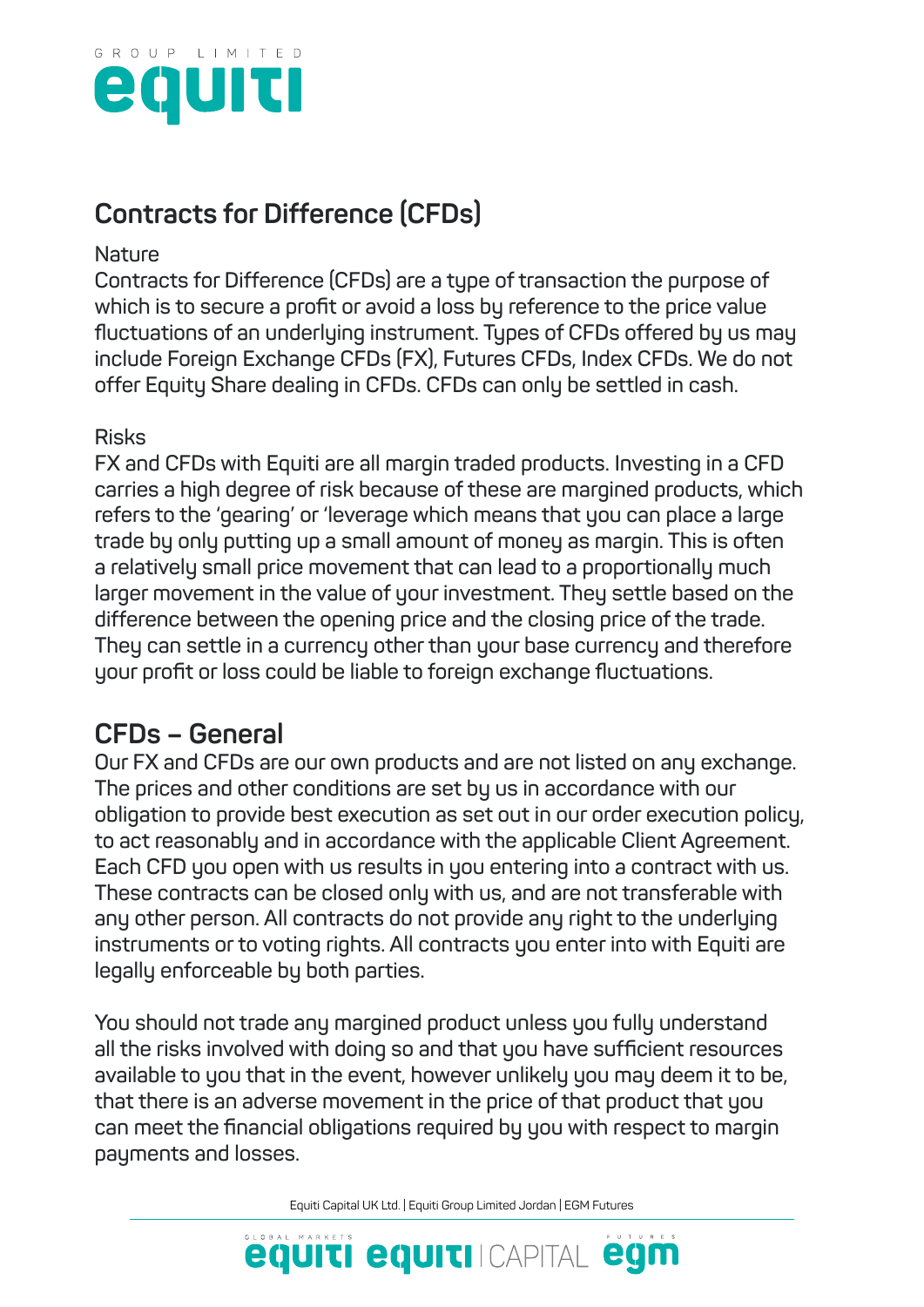

# **TRADING CONDITIONS RISKS**

#### **Volatility**

**You should be aware that prices can move quickly particularly at times of high market volatility. These risks could arise in or outside normal business hours, and can result in the balance of your account changing rapidly. If you do not have sufficient funds in your account to cover these situations, there is a risk that your positions will be automatically closed if the balance of your account falls below the close-out level.** 

# **Currency**

**If you trade in a market other than your base currency market, currency exchange fluctuations will impact your profits and losses.**

# **Prices and Commissions**

**The prices quoted may not necessarily reflect the broader market. We will select closing prices to be used in determining margin requirements and in periodically marking to market the positions in customer accounts. Although we expect that these prices will be reasonably related to those available on what is known as the interbank market, prices we use may vary from those available to banks and other participants in the interbank market. Consequently, we may exercise considerable discretion in setting margin requirements and collecting margin funds.**

**Before you begin to trade, you should obtain details of all our market information held on our website which contains all of our market information, commissions, and other charges for which you will be liable.** 

# **Market Liquidity**

**The price made by Equiti, similar to the underlying market, is usually good, up to a certain size. In order to maintain additional liquidity to the market, we may apply a different spread to the price. Some markets which are quoted by us are done so outside of normal market hours, and as such are known as 'grey markets'. In these situations, while every effort is made to keep prices and spreads consistent, this may not always be possible during particular volatile periods or during periods of illiquidity in corresponding markets.**

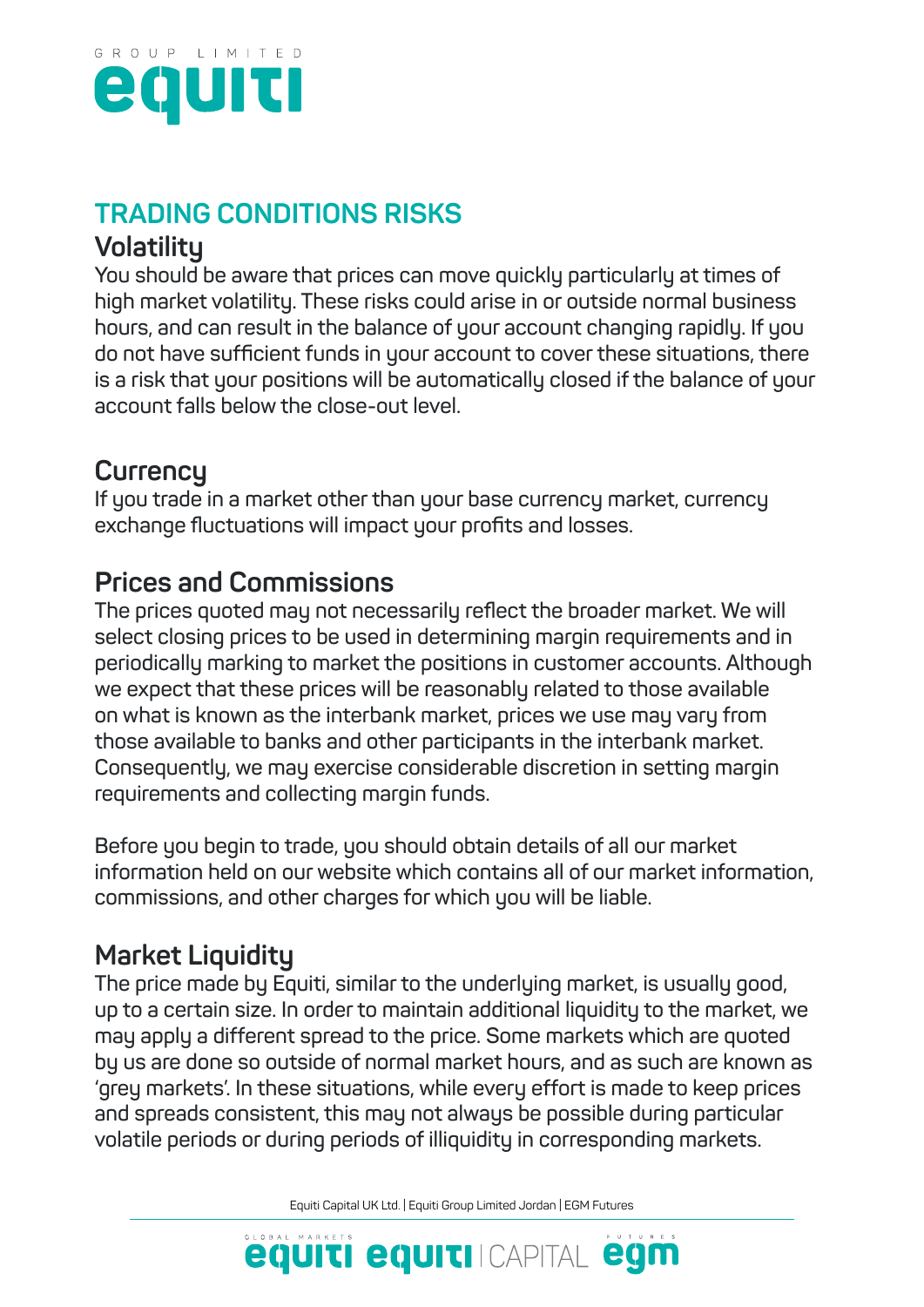

#### **Suspensions of Trading**

**This may occur, for example, at times of rapid price movements if the price rises or falls in one trading session to such an extent that under the rules of the relevant exchange, trading is suspended or restricted. Placing a stop-loss order will not necessarily limit your losses to the intended amounts, because market conditions may make it impossible to execute such an order at the stipulated price.** 

### **Non-guaranteed Stops**

**Where you have added a non-guaranteed stop as part of your trading, when such a stop is triggered it effectively issues an order from you to us to close your contract. Your contract may not necessarily be closed immediately when the stop is triggered. We aim to deal with such orders fairly and promptly but the time taken to fill the order and the level at which the order is filled depends upon the underlying market. In fast-moving markets, a price for the level of your order might not be available or the market might move quickly and significantly away from the stop level before we are able to fill it.**

# **Gapping**

**Gapping is a sudden shift in the price of an underlying market from one level to another, where there are no prices between those levels. Various factors can lead to gapping (for example, economic events or market announcements) and gapping can occur either when the underlying market is open or when it is closed. When these factors occur when the underlying market is closed, the price of the underlying market when it reopens (and therefore our derived price) can be markedly different from the closing price, with no opportunity to sell your instruments before the market opens.**

# **Limit/Stop Orders**

**Limit orders are contingent orders by clients looking to open a trading position upon the market moving to a requested price (or better), and until such time it remains unfilled. A stop order is a request to automatically close out an open position upon the market moving to a requested price (or worse). Such order types may be used to limit downside risks of moving markets, and are recommended to be used for those purposes.**

Equiti Capital UK Ltd. | Equiti Group Limited Jordan | EGM Futures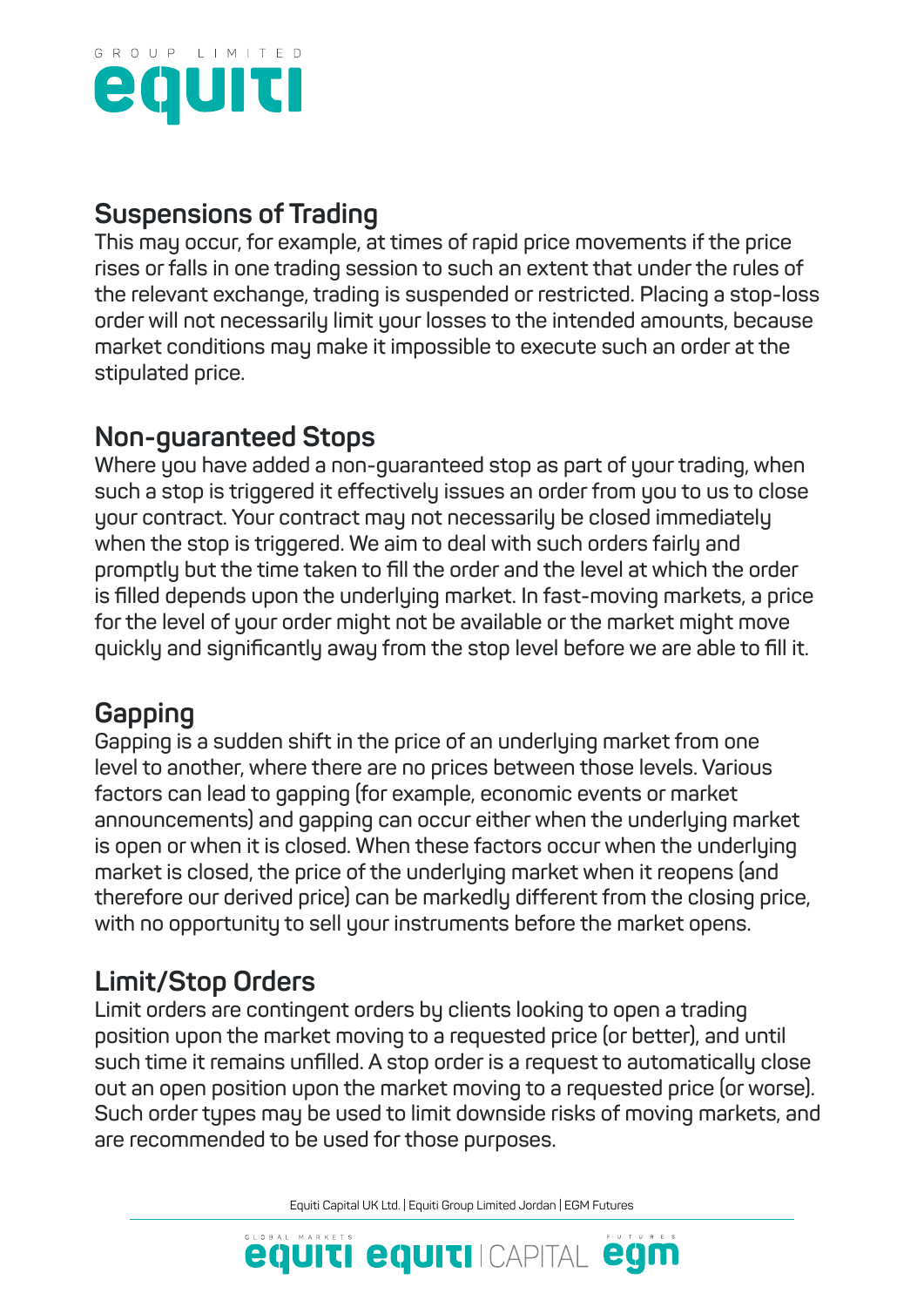

 **However, they do not guarantee that the fill price will be available at the requested price (which is dependent on available liquidity), especially in market gaps or fast moving markets.** 

# **Margin Calls & Close outs**

**In the case that the Margin Level in your trading account is below %100, you will see a margin call on your trading platform and you will not be able to increase your overall exposure. If your Margin Level falls below %30, the trading system will automatically start closing out your open positions. This is to reduce (but not eliminate) the risk of you being liable for more than you have invested. It is strongly advised that clients should maintain sufficient margin in the client account to avoid being closed out as well as using limit/stop orders.**

**"Margin Level" is equal to (Equity/Used Margin) x 100. "Equity" equals your account realised balance plus your floating profits/losses. "Used Margin" equals the total amount of margin placed with Equiti to open positions. For example, if you have deposited 1,000\$, and entered a USDGBP transaction requiring margin of 200\$ and currently have a floating loss of 800\$:**

```
 Balance = 100$ - 1,000( 900$)
       Floating P&L = 800$-
Equity = 100$ (Balance + Floating Profit/Loss)
       Used Margin = 200$
      Margin Level = 100*(200/100)) %50)
```
**In this case, a margin call would be identified on your trading platform. If the Floating P&L was greater than 840\$-, then the trading system would start to automatically close out your positions.** 

# **Quoted prices**

**You should note that all prices quoted on the platform or the website are indicative only, and constitute an invitation to treat. Upon you agreeing to enter into a transaction, an executable price may or may not differ from the quoted price.** 

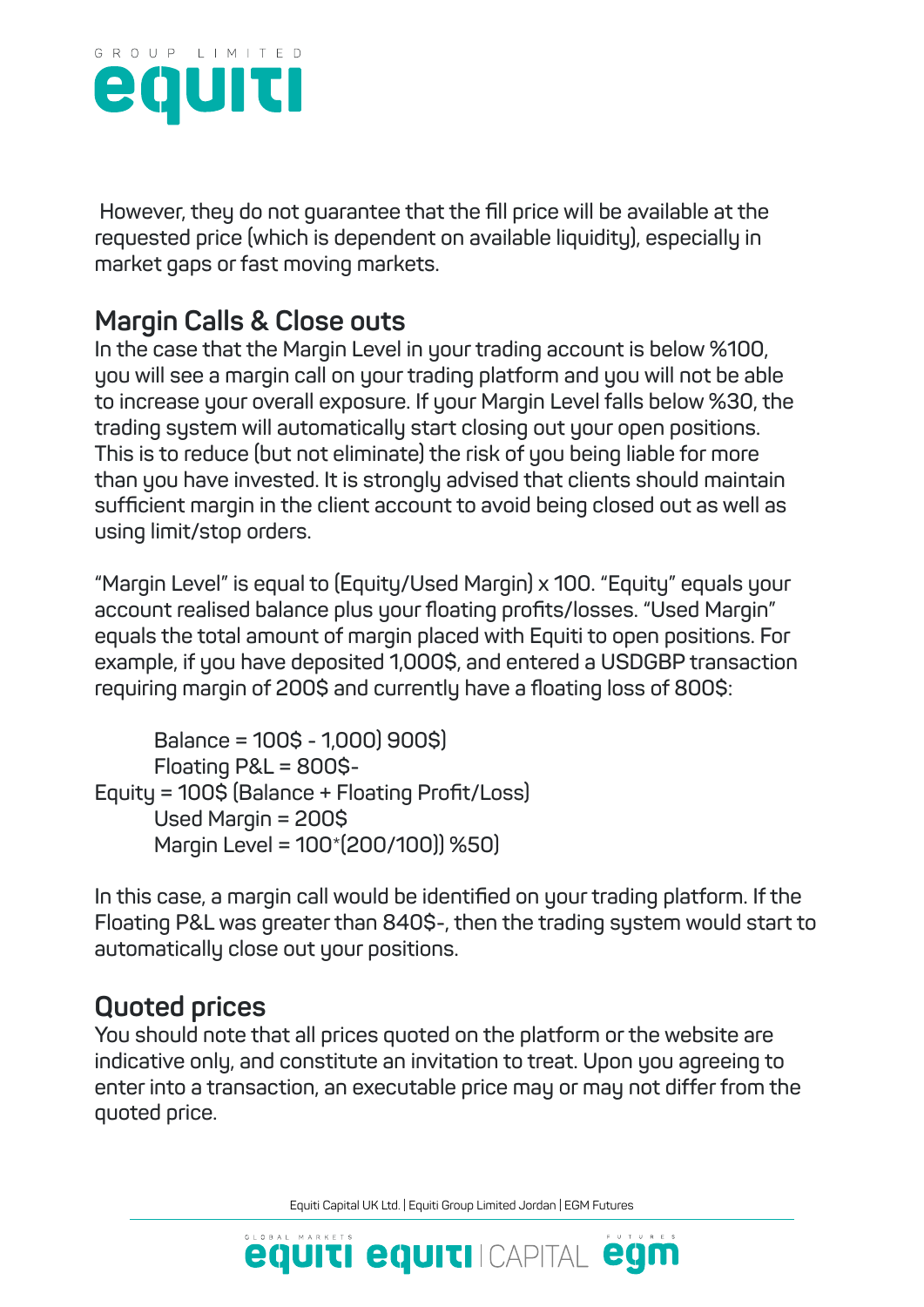

**Although the quoted prices are in normal market conditions very similar to the executed prices, the executed prices may vary if the market has moved (even in a split second) since you have requested a quote.** 

#### **Client money**

**Equiti holds all retail clients' money in trust in segregated bank accounts.** 

**Segregated Client Money is held entirely separate from Equiti›s own money, ensuring that in the unlikely event of default by Equiti, client funds will be returned to the clients rather than being treated as a recoverable asset by general creditors of Equiti. However this may not provide complete protection (for example, in the insolvency of our bank).**

**In addition, we operate a margin close out policy which closes out open positions where your margin level reaches or falls below your close out level. This policy significantly reduces the likelihood of losses arising from client default that would result in our insolvency.**

**Funds transferred from an individual client to Equiti will usually be received directly into a segregated client bank account. If money from an individual client is received into a general Equiti account it is still considered to be Client Money from the time it reaches Equiti's accounts (rather than only being considered Client Money once it has been placed into a segregated client account).**

**Equiti uses only its own funds for hedging and does not pass client money to hedging counterparties or to any part of the business as working capital. Equiti does not initiate speculative positions in the market.**

# **Can Lose More than Initially Invested**

**Your investment value can work against you as well as also working in your favour. Even a small movement in price against you can lead to substantial losses including potentially losing more than the money placed on deposit. You should be aware that prices can move quickly particularly at times of high market volatility.** 

Equiti Capital UK Ltd. | Equiti Group Limited Jordan | EGM Futures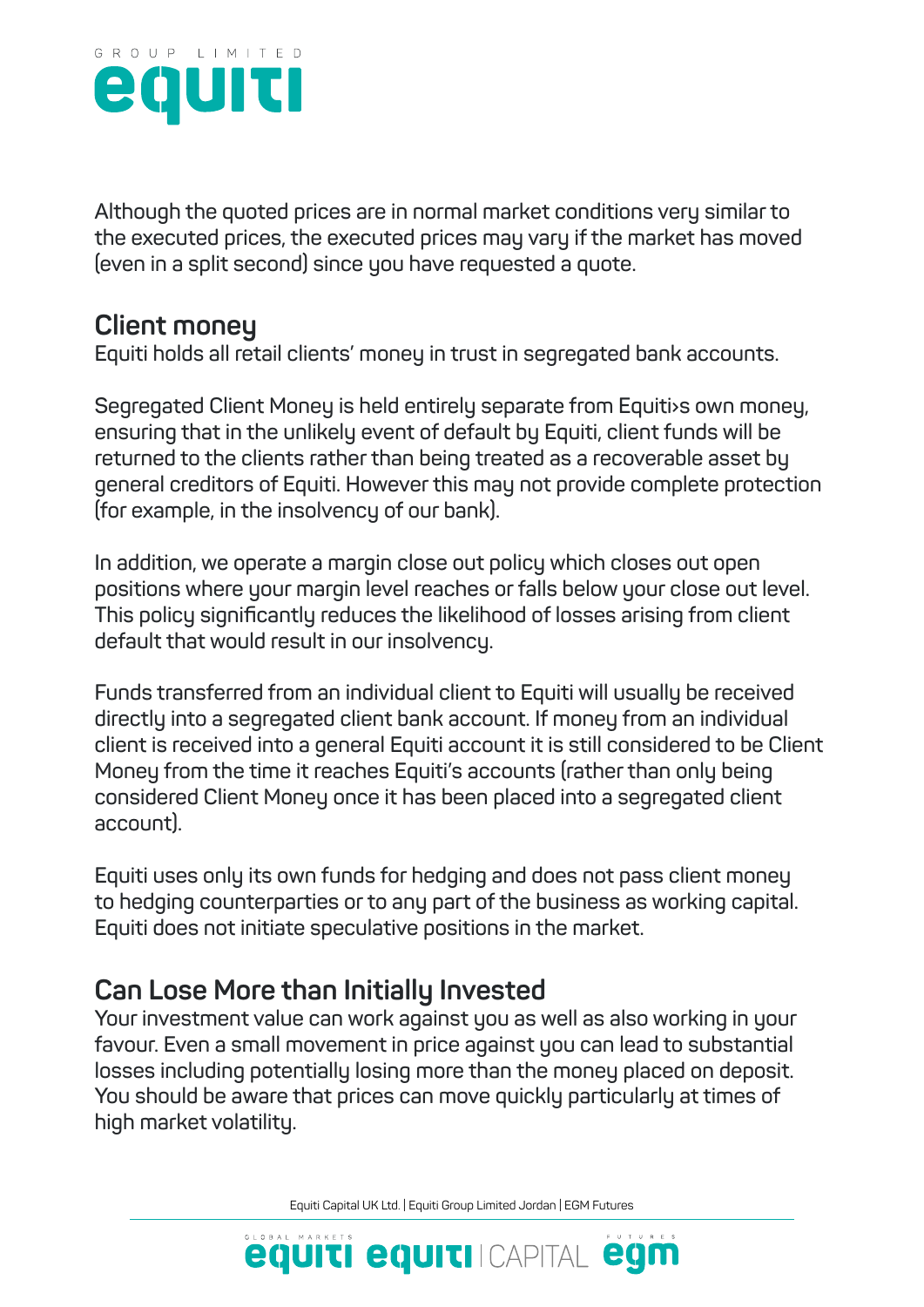

# **Insufficient Funds**

**If you do not have sufficient funds in your account to satisfy your margin requirements we may require you to deposit additional margin with us immediately to keep these trades open or even close any or all of your open positions (in some circumstances without warning) in accordance with the Client Agreement.** 

# **Contingent Liability Investment Transactions**

**Contingent liability investment transactions, which are margined, require you to make a series of payments against the purchase price, instead of paying the whole purchase price immediately.**

**If you trade in futures CFDs you may sustain a total loss of the margin you deposit with the firm to establish or maintain a position. If the market moves against you, you may be called upon to pay substantial additional margin at short notice to maintain the position. If you fail to do so within the time required, your position may be liquidated at a loss and you will be responsible for the resulting deficit. Even if a transaction is not margined, it may still carry an obligation to make further payments in certain circumstances over and above any amount paid when you entered the contract.**

# **Liable for Losses**

**You are liable for any losses that may occur if your positions are closed. The potential losses, or profits, for margin traded products are unlimited and this should always be considered by you when making any trading decisions and be satisfied that the product is suitable for you in light of your circumstances and financial position. You should also be aware that it is possible for you to lose more money than your initial invested deposit.** 

# **Weekend and holiday risk**

**Not all trades can be opened or closed 24 hours a day. Many are subject to strict opening and closing times which can fluctuate. These are posted on our Contract Specifications which are available on the website, our trading platform and which we endeavour to keep up to date, without any obligation or liability on us to do so, or for its accuracy.** 

Equiti Capital UK Ltd. | Equiti Group Limited Jordan | EGM Futures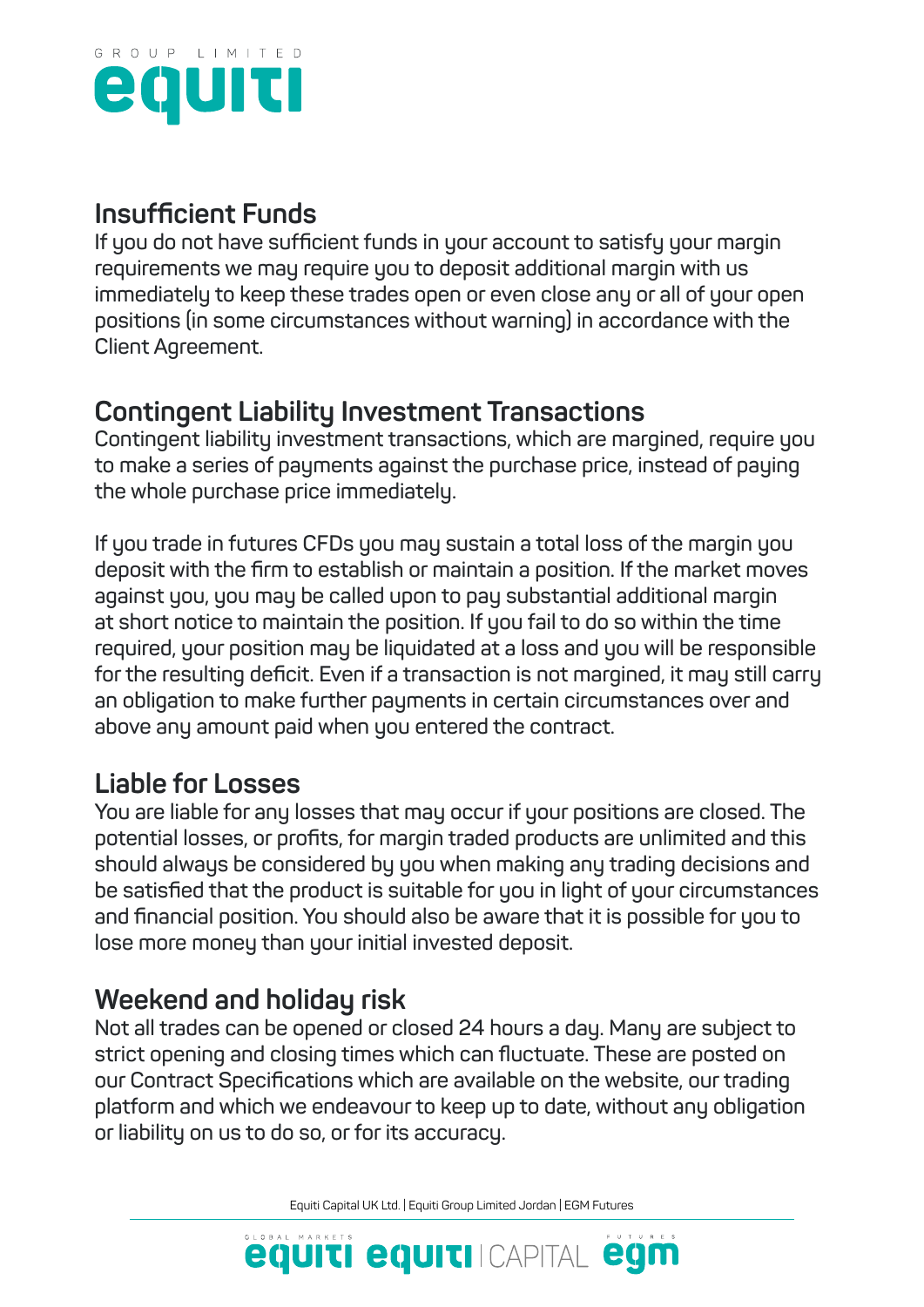

**For example, national holidays and daylight savings changes will affect the times when you can trade. Also, a market may be suspended for a variety of reasons and during this time you will not usually be able to trade.**

#### **Electronic trading**

**The use of electronic trading systems and communication networks to facilitate trades. Clients that trade exposes you to risks associated with the system including the failure of hardware and software system or network down timed access or connection failures.**

#### **Insolvency**

**The insolvency or default of any other brokers involved with your transaction, may lead to positions being liquidated or closed out without your knowledge or consent.**

### **Expert Advisors & Indicators**

**You accept that you take sole responsibility for any third-party applications that you may install either directly or indirectly on your MetaTrader platform, and also the use of any software provided on MT4/MT5 when downloaded. These may include robotic trading tools, known as Expert Advisors ("EAs"), which can be set up to automatically trade on a client's account or indicators which allegedly show beneficial times to trade.**

**It is your sole responsibility to do due diligence on the respective software and then decide if you are willing to take the risk of installing and using it on your trading account.**

**Equiti is not responsible in any capacity for decisions, trades or signals generated by the use of EA's or indicators or your use of them or with for the resulting profits or losses generated by them.**

**Some EA's may generate a high number of trades and at times leverage a client to their maximum possible exposure to a market given their available funds. It is your sole responsibility to monitor these trades and/or orders and the profit and loss generated by them, as it is at all times on your account.**